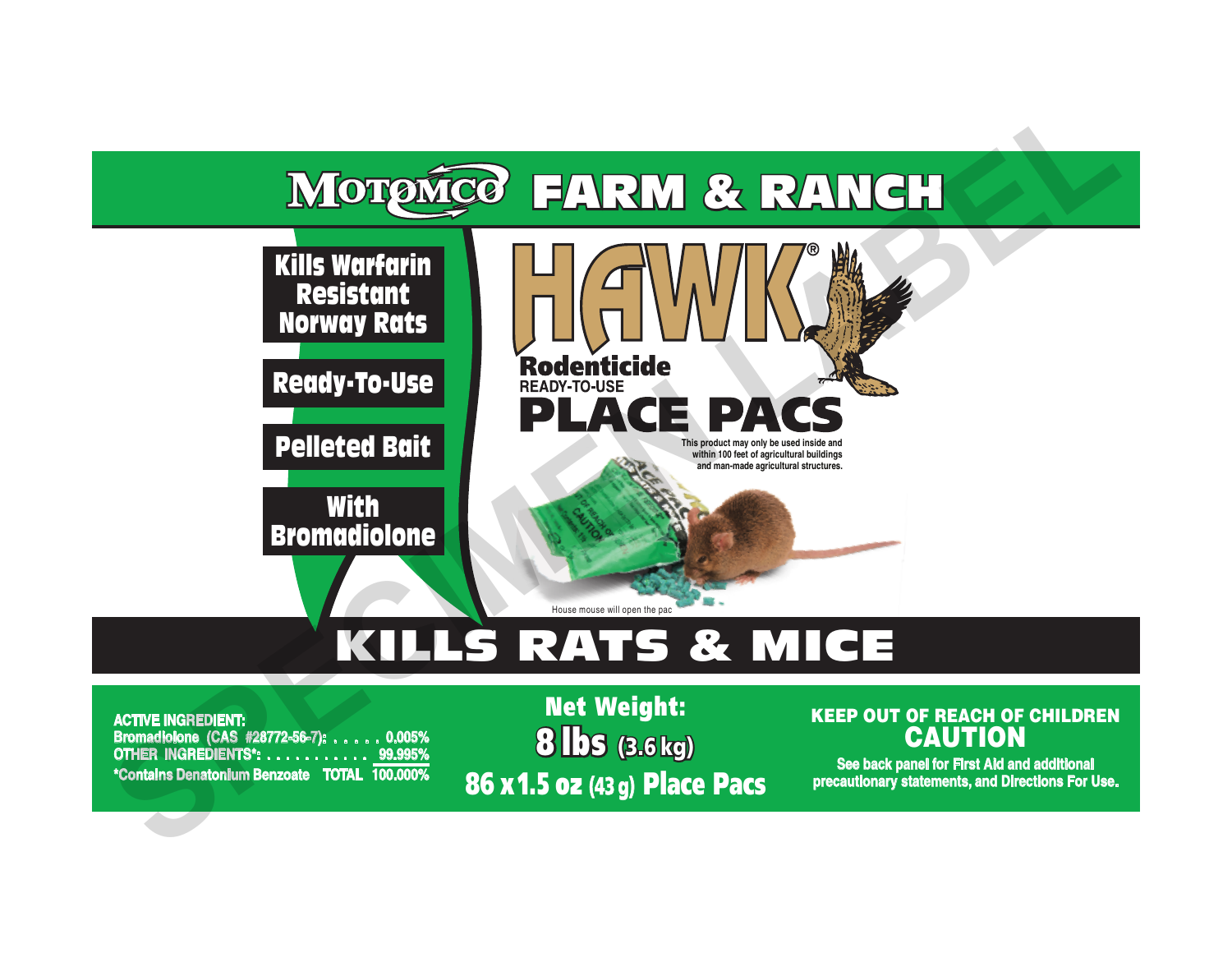| <b>FIRST AID</b><br>HAVE LABEL WITH YOU WHEN OBTAINING TREATMENT ADVICE |                                                                                                                                                                                                                                                                                   |  |  |
|-------------------------------------------------------------------------|-----------------------------------------------------------------------------------------------------------------------------------------------------------------------------------------------------------------------------------------------------------------------------------|--|--|
| <b>If Swallowed</b>                                                     | • Call a poison control center, doctor, or 1-877-854-2494 immediately for<br>treatment advice.<br>• Have person sip a glass of water if able to swallow.<br>• Do not induce vomiting unless told to do so by the poison control center<br>or doctor.                              |  |  |
| If In Eyes                                                              | • Hold eye open and rinse slowly and gently with water for 15-20<br>minutes.<br>• Remove contact lenses, if present, after the first 5 minutes, then<br>continue rinsing eye.<br>• Call a poison control center or doctor, or 1-877-854-2494 immediately<br>for treatment advice. |  |  |

#### **NOTE TO PHYSICIAN**

If swallowed or absorbed through the skin, this material may reduce the clotting ability of the blood and cause bleeding. If ingested, administer Vitamin  $K_1$  intramuscularly or orally. Repeat as necessary based on monitoring of prothrombin times.

#### **TREATMENT FOR PET POISONING**

If animal eats bait, call veterinarian at once. **NOTE TO VETERINARIAN**

**Anticoagulant Bromadiolone:** For animals ingesting bait and/or showing poisoning signs (bleeding or elevated prothrombin times), give Vitamin K1. If needed, check prothrombin times every 3 days until values return to normal (up to 30 days). In severe cases, blood transfusions may be needed.

#### **PRECAUTIONARY STATEMENTS**

#### **Hazards to Humans and Domestic Animals**

֡֡֡

**CAUTION:** Harmful if swallowed. Causes moderate eye irritation. Keep away from children, domestic animals and pets. Do not get in eyes or on clothing. Remove and wash contaminated clothing before reuse.

All handlers (including applicators) must wear: shoes plus socks, and gloves. Any person who retrieves carcasses or unused bait following application of this product must wear gloves.

#### **User Safety Requirements**

Follow manufacturer's instruction for cleaning/maintaining PPE. If no such instructions for washables, use detergent and hot water. Keep and wash PPE separately from other laundry. Users should remove clothing/PPE immediately if pesticide gets inside. Remove PPE immediately after handling this product. Wash the outside of gloves before removing. As soon as possible, wash hands thoroughly after applying bait and before eating, drinking, chewing gum, using tobacco or using the toilet and change into clean clothing. **SPECIMEN** 

#### **ENVIRONMENTAL HAZARDS**

This product is extremely toxic to mammals and birds. Dogs, cats and other predatory and scavenging mammals and birds might be poisoned if they feed upon animals that have eaten this bait. This pesticide is toxic to fish. Do not apply this product directly to water or to areas where surface water is present or to intertidal areas below the mean high water mark. Runoff also may be hazardous to aquatic organisms in water adjacent to treated areas. Do not contaminate water when disposing of equipment wash water or rinsate.

# Rodenticide **PLACE PACS**

MOTOMCO FARM & RANCH

# *KILLS WARFARIN RESISTANT NORWAY RATS*

Norway rats, roof rats, and house mice may consume a lethal dose in one night's feeding with first dead rodents appearing four or five days after feeding begins.

| ACTIVE INGREDIENT: Bromadiolone (CAS #28772-56-7):  0.005% |              |          |
|------------------------------------------------------------|--------------|----------|
|                                                            |              |          |
| *Contains Denatonium Benzoate                              | <b>TOTAL</b> | 100.000% |

### **KEEP OUT OF REACH OF CHILDREN CAUTION**

See side panels for First Aid and additional precautionary statements, and Directions for Use.

**STORAGE AND DISPOSAL** Do not contaminate water, food or feed by storage or disposal.

**Pesticide Storage:** Store only in original container in a cool, dry place inaccessible to children and pets. Keep containers closed and away from other chemicals.

**Pesticide Disposal:** Wastes resulting from the use of this product may be placed in trash or delivered to an approved waste disposal facility.

**Container Handling:** Nonrefillable container. Do not reuse or refill this container. **[Plastic:]** Offer for recycling or reconditioning; or puncture and dispose of in a sanitary landfill; or by incineration. In most states, burning is not allowed. **[Paper:]** Dispose of empty container by placing in trash, at an approved waste disposal facility or by incineration. In most states, burning is not allowed.

**WARRANTY:** To the extent consistent with applicable law, seller makes no warranty, expressed or implied, concerning the use of this product other than indicated on the label. Buyer assumes all risk of use and/or handling of this material when such use and/or handling is contrary to label instructions.



Madison, WI 53704 U.S.A.<br>www.motomco.com<br>MADE IN USA

#### **DIRECTIONS FOR USE**

It is a violation of Federal law to use this product in a manner inconsistent with its labeling. **READ THIS LABEL:** Read this entire label and follow all use directions and use precautions. Use only for the sites, pests, and application methods described on this label.

**IMPORTANT:** Do not expose children, pets, or nontarget animals to rodenticides. To help to prevent exposure:

- 1. Store unused product out of reach of children and pets.
- 2. Apply bait in locations out of reach of children, pets, domestic animals and nontarget wildlife, or in tamper-resistant bait stations. These stations must be resistant to destruction by dogs and by children under six years of age, and must be used in a manner that prevents such children from reaching into bait compartments and obtaining bait. If bait can be shaken from bait stations when they are lifted, units must be secured or otherwise immobilized. Stronger bait stations are needed in areas open to hoofed livestock, raccoons, bears, or other **DIRECTIONS FOR USE**<br>
It is a violation of Federal law to use this product in a manner inconsistent with<br>
READ THIS LABEL: Read this entre label and follow all use directions and<br>
Use only for the slies, pests, and applica
	- 3. Dispose of product container and unused, spoiled, or unconsumed bait as specified on this potentially destructive animals, or in areas prone to vandalism. label.

**Note:** Bait stations are mandatory for outdoor, above-ground use. Tamper-resistant bait stations must be used if children, pets, non-target mammals, or birds may access the bait.

**USE RESTRICTIONS:** This product can only be used to control Norway rats, roof rats and house mice in and within 100 feet of agricultural buildings and man-made agricultural structures constructed in a manner so as to be vulnerable to commensal rodent invasions and/or to harboring or attracting rodent infestations. Fence and perimeter baiting, beyond 100 feet from an agricultural structure as defined above, is prohibited. This product must not be applied directly to food or feed crops.

Burrow baiting with HAWK Rodenticide Ready To Use Place Pacs is prohibited.

Do not use in homes or human residences. Do not place near or inside ventilation duct openings. Do not contaminate water, food, feedstuffs, food or feed handling equipment, or milk or meat handling equipment or surfaces that come into direct contact with food. Do not broadcast bait. When used in USDA inspected facilities, this product must be applied in tamper-resistant bait stations.

Do not sell this product in individual containers holding less than 8 pounds of bait.

**SELECTION OF TREATMENT AREAS:** Determine areas where rats or mice will most likely find and consume the bait. Generally, these areas are along walls, by gnawed openings, in corners and concealed places, between floors and walls, or in locations where rats and mice or their signs have been seen. Protect bait from rain and snow. Remove as much alternative food as possible.

#### **APPLICATION DIRECTIONS:**

**RATS:** Apply 2 to 10 Place Pacs (at intervals of 15 to 30 feet) per placement in infested areas. Maintain an uninterrupted supply of fresh bait for at least 10 days.

**HOUSE MICE:** Place 1 Place Pac at 8 to 12 foot intervals in infested areas. Maintain an uninterrupted supply of fresh bait for at least 15 days.

**FOLLOW-UP:** Replace contaminated or spoiled bait immediately. Wearing waterproof gloves, collect and dispose of all dead, exposed animals and leftover bait. To prevent reinfestation, limit sources of rodent food, water, and harborage as much as possible. If reinfestation does occur, repeat treatment. Where a continuous source of infestation is present, establish permanent bait stations and replenish as needed. 021115/09-14